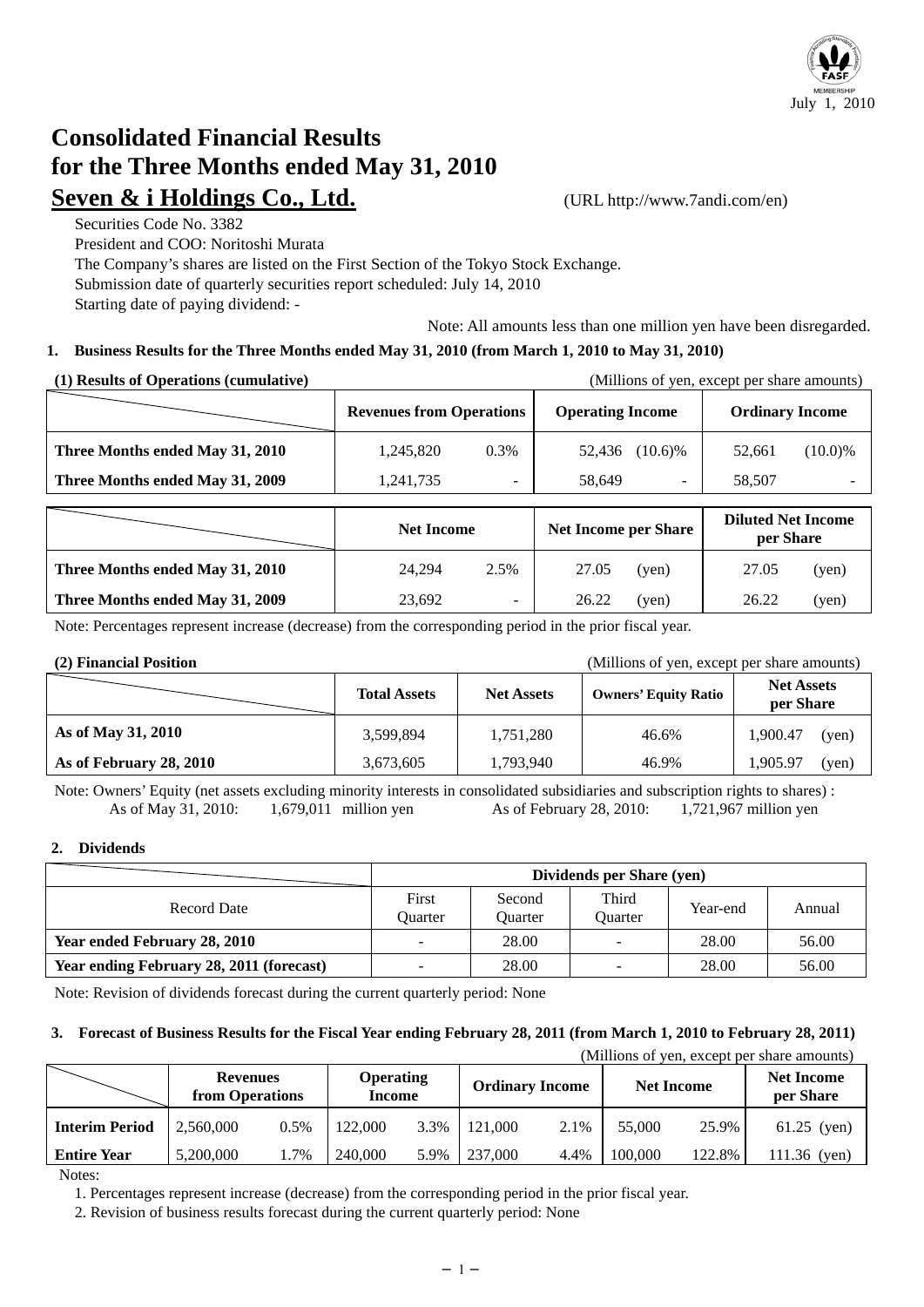#### **4. Others**

- (1) Changes in significant subsidiaries during the period (changes in specific subsidiaries accompanying changes in scope of consolidation): None
- (2) Adoption of simplified accounting method as well as specific accounting for preparing the quarterly consolidated financial statements: Yes

#### Notes:

1) Measurement methods for inventories

 Inventories at the end of the first quarter of the current fiscal year, without physical stocktaking, are calculated using a reasonable method based on the actual inventories at the end of the previous fiscal year.

2) Methods for calculating deferred income tax assets and deferred tax liabilities

In assessing the collectability of deferred tax assets, as the Company has deemed that there has been no marked change in the operating environment, etc., since the end of the previous year, and that there has been no marked change with respect to the occurrence of temporary differences, etc., they employ the future performance forecasts and tax planning utilized in the previous fiscal year.

- (3) Changes in accounting principles, procedures, and method of presentation for preparing the quarterly consolidated financial statements (those to be described in the section of Significant Accounting Policies for the Preparations of Quarterly Consolidated Financial Statements):
	- 1. Changes due to amendment of accounting standards: None
	- 2. Changes due to other reasons: None
- (4) Number of shares outstanding (common stock)
	- 1. Number of shares outstanding at the end of period (including treasury stock)
	- As of May 31, 2010: 906,441,983 shares As of February 28, 2010: 906,441,983 shares
	- 2. Number of treasury stock at the end of period As of May 31, 2010: 22,972,423 shares As of February 28, 2010: 2,983,875 shares
	- 3. Average number of shares during the period (cumulative quarterly consolidated period) As of May 31, 2010: 897,994,802 shares As of May 31, 2009: 903,458,134 shares

#### **FORWARD LOOKING STATEMENTS**

The forecast for the year ending February 28, 2011 is based on Seven & i Holdings' hypotheses, plans and estimates at the date of publication. It is possible that some uncertain factors will cause the Company's future performance to differ significantly from the contents of forecast.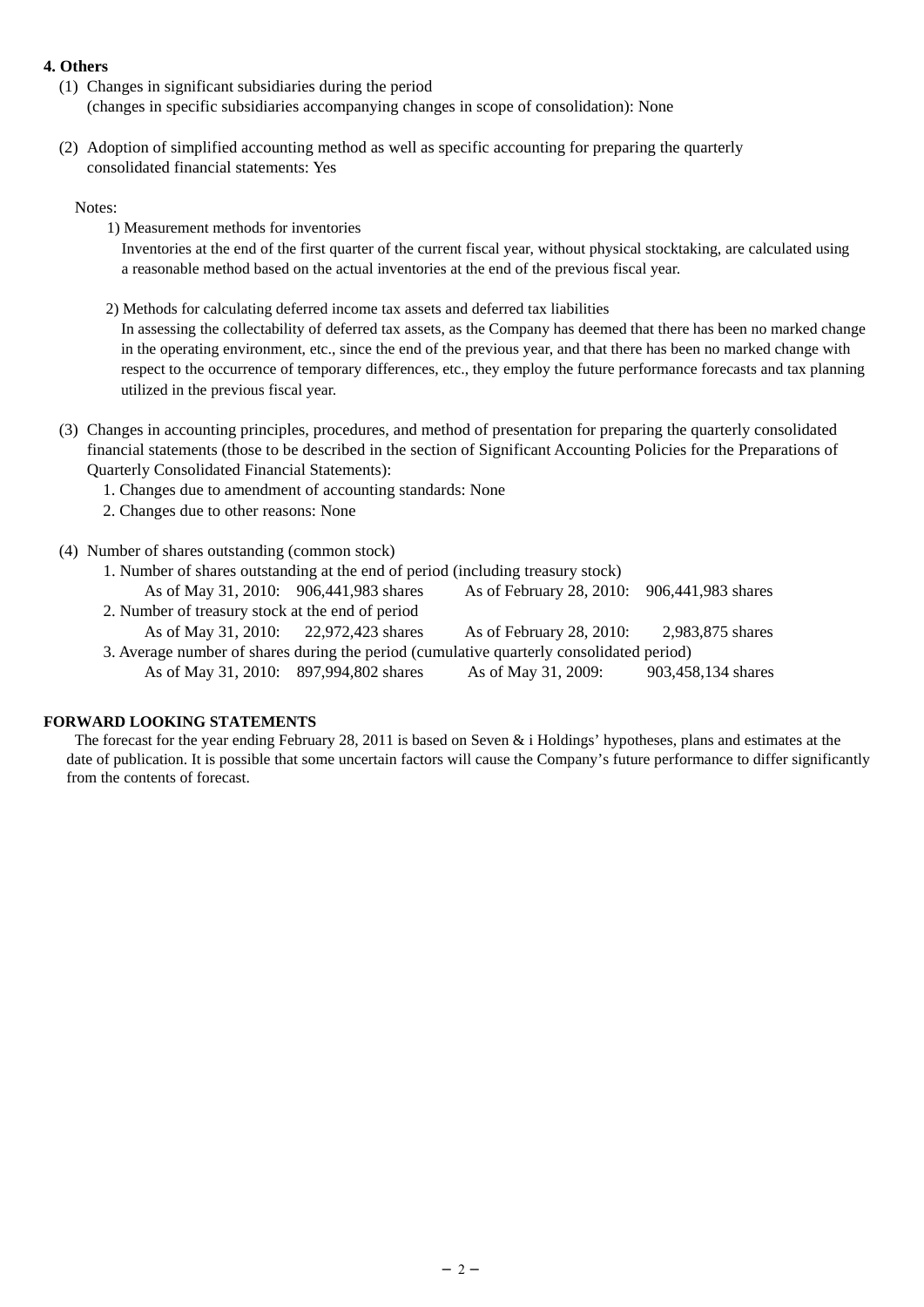# **5. Consolidated Quarterly Financial Statements**

# **(1) Consolidated Balance Sheets**

|                                                |              | (Millions of yen) |
|------------------------------------------------|--------------|-------------------|
|                                                | May 31, 2010 | February 28, 2010 |
|                                                | Amount       | Amount            |
| <b>ASSETS</b>                                  |              |                   |
| <b>Current assets</b>                          | 1,380,185    | 1,460,186         |
| Cash and bank deposits                         | 594,013      | 691,633           |
| Notes and accounts receivable, trade           | 137,378      | 119,627           |
| Trade accounts receivable - financial services | 67,233       | 68,243            |
| Marketable securities                          | 150,025      | 55,025            |
| Merchandise and finished goods                 | 158,258      | 158,889           |
| Work in process                                | 38           | 16                |
|                                                |              | 2,489             |
| Raw materials and supplies                     | 2,735        |                   |
| Prepaid expenses                               | 36,986       | 31,606            |
| Deferred income taxes                          | 29,204       | 28,360            |
| Other                                          | 209,253      | 308,716           |
| Allowance for doubtful accounts                | (4,941)      | (4, 421)          |
| <b>Non-current assets</b>                      | 2,219,664    | 2,213,359         |
| Property and equipment                         | 1,200,405    | 1,195,709         |
| Buildings and structures, net                  | 483,223      | 485,081           |
| Furniture, fixtures and equipment, net         | 132,560      | 133,215           |
| Land                                           | 524,582      | 520,320           |
| Lease assets, net                              | 7,650        | 4,485             |
| Construction in progress                       | 52,288       | 52,495            |
| Other, net                                     | 99           | 110               |
| <b>Intangible assets</b>                       | 295,998      | 297,531           |
| Goodwill                                       | 195,459      | 197,126           |
| Software                                       | 34,620       | 34,767            |
| Other                                          | 65,919       | 65,638            |
| <b>Investments and other assets</b>            | 723,260      | 720,118           |
| Investments in securities                      | 175,271      | 168,850           |
| Long-term loans receivable                     | 19,431       | 19,657            |
| Prepaid pension cost                           | 11,538       | 12,149            |
| Long-term leasehold deposits                   | 432,394      | 438,028           |
| Advances for store construction                | 15,541       | 15,507            |
| Deferred income taxes                          | 25,856       | 26,134            |
| Other                                          | 50,230       | 46,693            |
| Allowance for doubtful accounts                | (7,004)      | (6,903)           |
| <b>Deferred assets</b>                         | 44           | 58                |
| New organization costs                         | 44           | 58                |
| <b>TOTAL ASSETS</b>                            | 3,599,894    | 3,673,605         |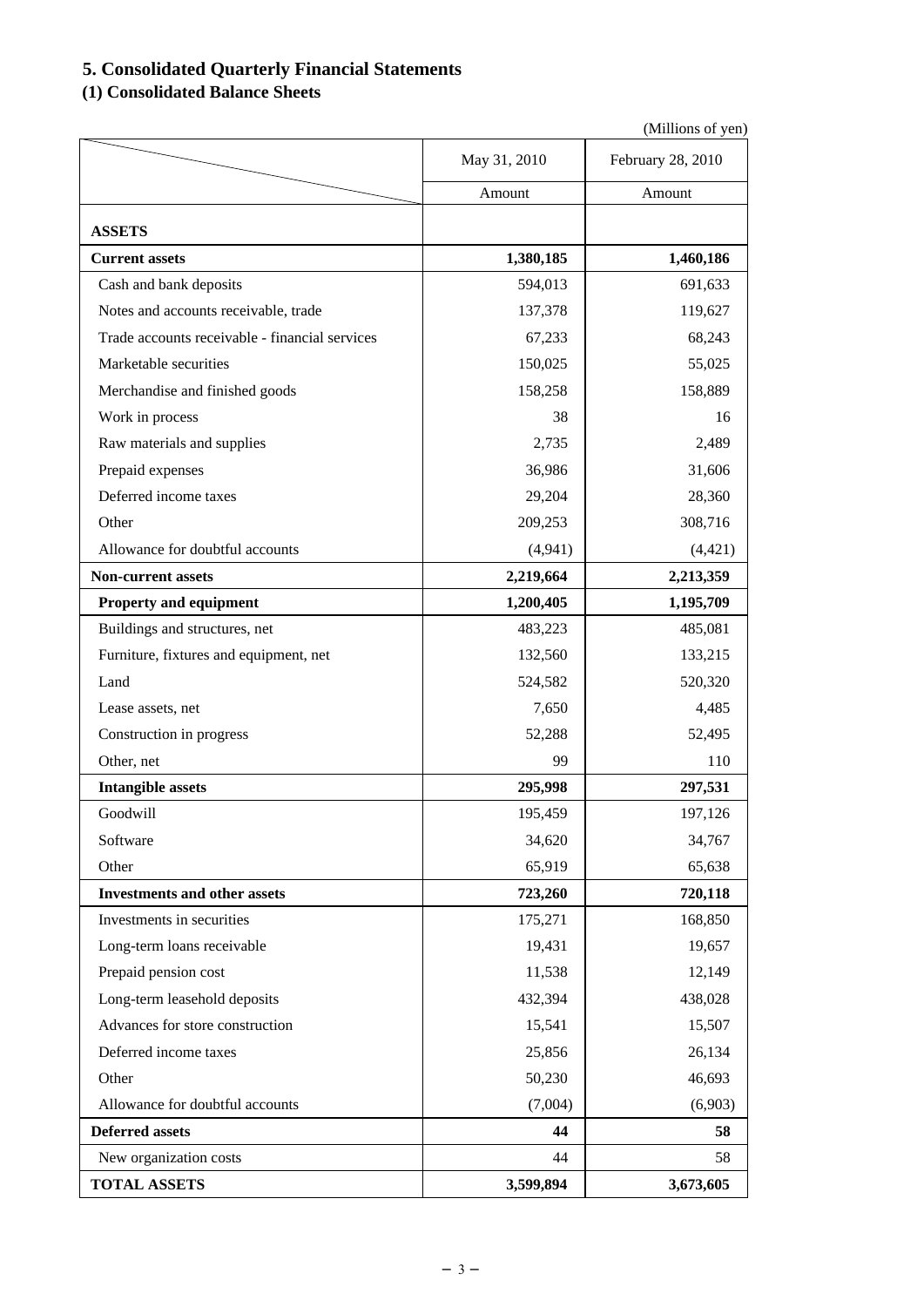(Millions of yen)

|                                                                   | May 31, 2010 | February 28, 2010 |
|-------------------------------------------------------------------|--------------|-------------------|
|                                                                   | Amount       | Amount            |
| <b>LIABILITIES</b>                                                |              |                   |
| <b>Current liabilities</b>                                        |              |                   |
|                                                                   | 1,229,992    | 1,263,370         |
| Notes and accounts payable, trade                                 | 320,860      | 292,628           |
| Short-term loans                                                  | 131,500      | 151,200           |
| Current portion of long-term loans                                | 80,721       | 79,155            |
| Current portion of bonds                                          | 200          | 20,385            |
| Income taxes payable                                              | 23,883       | 42,255            |
| Accrued expenses                                                  | 78,613       | 76,692            |
| Deposits received                                                 | 167,505      | 173,937           |
| Allowance for sales promotion expenses                            | 14,157       | 13,134            |
| Allowance for bonuses to employees                                | 24,309       | 14,377            |
| Allowance for bonuses to directors and                            | 89           | 269               |
| corporate auditors<br>Allowance for losses on future collection o |              |                   |
| gift certificates                                                 | 3,652        | 4,058             |
| Deposits received in banking business                             | 183,035      | 185,745           |
| Other                                                             | 201,463      | 209,531           |
| <b>Non-current liabilities</b>                                    | 618,620      | 616,293           |
| <b>Bonds</b>                                                      | 189,969      | 190,068           |
| Long-term loans                                                   | 244,256      | 244,470           |
| Commercial paper                                                  | 23,080       | 16,208            |
| Deferred income taxes                                             | 37,388       | 38,343            |
| Allowance for accrued pension and                                 |              |                   |
| severance costs                                                   | 3,670        | 3,493             |
| Allowance for retirement benefits to directors                    | 2,277        | 2,490             |
| and corporate auditors<br>Deposits received from tenants and      |              |                   |
| franchised stores                                                 | 55,755       | 55,827            |
| Other                                                             | 62,220       | 65,391            |
| <b>TOTAL LIABILITIES</b>                                          | 1,848,613    | 1,879,664         |
| <b>NET ASSETS</b>                                                 |              |                   |
| <b>Shareholders' equity</b>                                       | 1,740,866    | 1,789,065         |
| Common stock                                                      | 50,000       | 50,000            |
| Capital surplus                                                   | 576,069      | 576,072           |
| Retained earnings                                                 | 1,171,275    | 1,172,263         |
| Treasury stock, at cost                                           | (56, 478)    | (9,270)           |
| <b>Accumulated gains (losses) from</b>                            |              |                   |
| valuation and translation adjustments                             | (61, 855)    | (67, 097)         |
| Unrealized gains (losses) on available-for-sale                   | 4,200        | 3,227             |
| securities, net of taxes                                          |              |                   |
| Unrealized gains (losses) on hedging derivatives,<br>net of taxes | (449)        | (549)             |
| Foreign currency translation adjustments                          | (65, 605)    | (69,776)          |
| Subscription rights to shares                                     | 688          | 721               |
| Minority interests in consolidated subsidiaries                   | 71,581       | 71,251            |
| <b>TOTAL NET ASSETS</b>                                           | 1,751,280    | 1,793,940         |
|                                                                   |              |                   |
| <b>TOTAL LIABILITIES AND NET ASSETS</b>                           | 3,599,894    | 3,673,605         |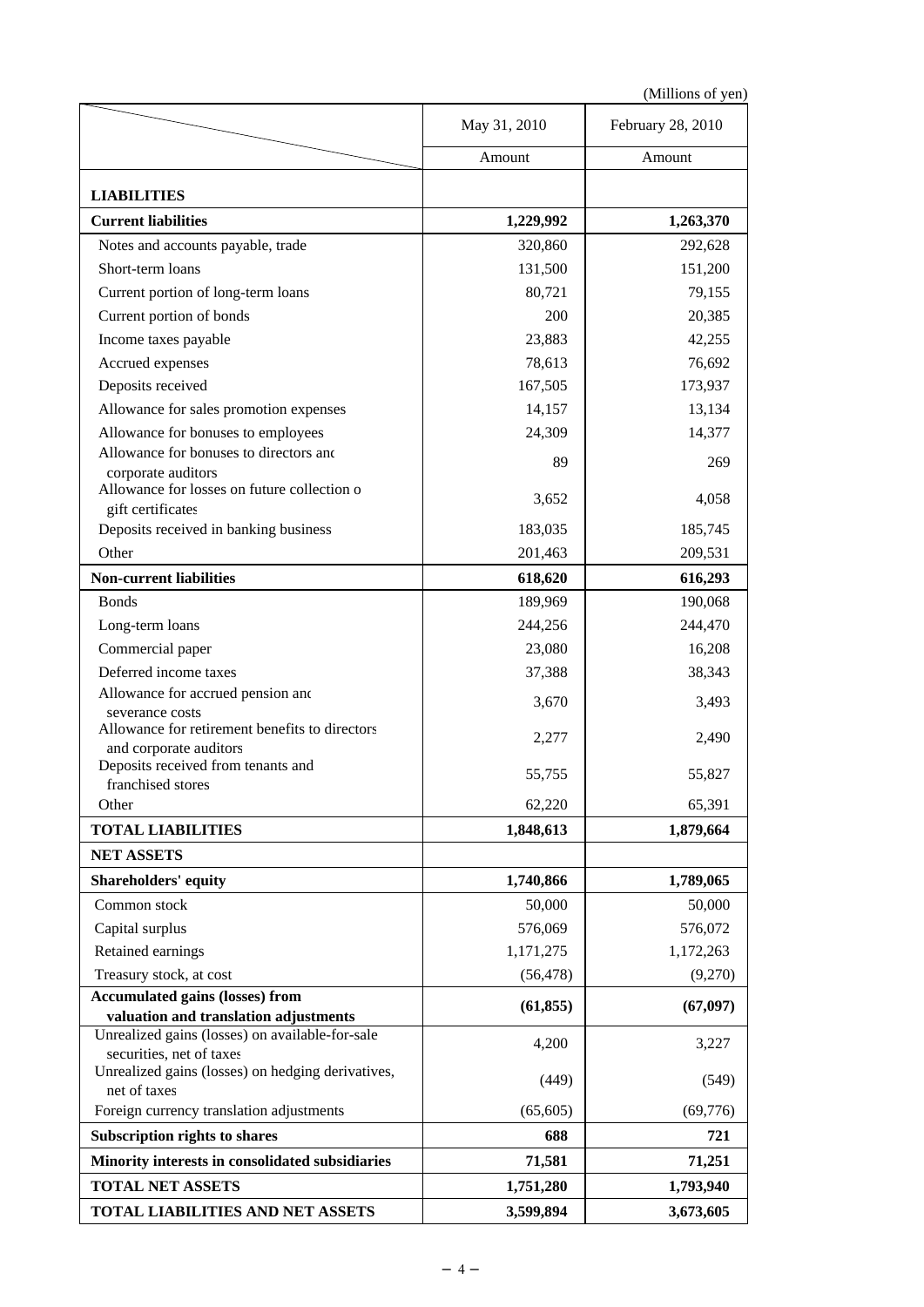# **(2) Consolidated Quarterly Statements of Income**

(Millions of yen)

|                                                                  | Three Months ended<br>May 31, 2009 | Three Months ended<br>May 31, 2010 |
|------------------------------------------------------------------|------------------------------------|------------------------------------|
|                                                                  | Amount                             | Amount                             |
| [Revenues from operations]                                       | [1,241,735]                        | [1, 245, 820]                      |
| Net sales                                                        | 1,103,629                          | 1,105,731                          |
| Cost of sales                                                    | 807,046<br>296,583                 | 824,911                            |
| <b>Gross profit on sales</b><br>Other operating revenues         | 138,105                            | 280,819<br>140,089                 |
| <b>Gross profit from operations</b>                              | 434,689                            | 420,908                            |
| Selling, general and administrative expenses                     | 376,039                            | 368,472                            |
| <b>Operating income</b>                                          | 58,649                             | 52,436                             |
| Non-operating income                                             | 2,747                              | 2,829                              |
| Interest income                                                  | 1,304                              | 1,352                              |
| Equity in earnings of affiliates                                 | 305                                | 277                                |
| Other                                                            | 1,137                              | 1,199                              |
|                                                                  | 2,889                              | 2,604                              |
| Non-operating expenses                                           | 1,721                              | 1,326                              |
| Interest expenses<br>Interest on bonds                           | 606                                | 454                                |
| Other                                                            | 561                                | 823                                |
|                                                                  |                                    |                                    |
| <b>Ordinary income</b>                                           | 58,507<br>397                      | 52,661<br>922                      |
| <b>Special gains</b><br>Gain on sales of property and equipment  | 225                                | 140                                |
| Reversal of allowance for doubtful accounts                      | 110                                | 102                                |
| Compensation income                                              |                                    | 335                                |
| Other                                                            | 61                                 | 342                                |
| <b>Special losses</b>                                            | 6,813                              | 4,635                              |
| Loss on disposals of property and equipment                      | 1,188                              | 1,436                              |
| Impairment loss on property and equipment                        | 1,416                              | 1,587                              |
| Loss on closing of store                                         | 2,519                              |                                    |
| Other                                                            | 1,689                              | 1,611                              |
| Income before income taxes and                                   |                                    |                                    |
| minority interests                                               | 52,091                             | 48,948                             |
| Income taxes - current                                           | 24,588                             | 23,514                             |
| Income taxes - deferred                                          | 286                                | (1,751)                            |
| <b>Income taxes</b>                                              | 24,875                             | 21,762                             |
| Minority interests in net income of<br>consolidated subsidiaries | 3,524                              | 2,891                              |
| Net income                                                       | 23,692                             | 24,294                             |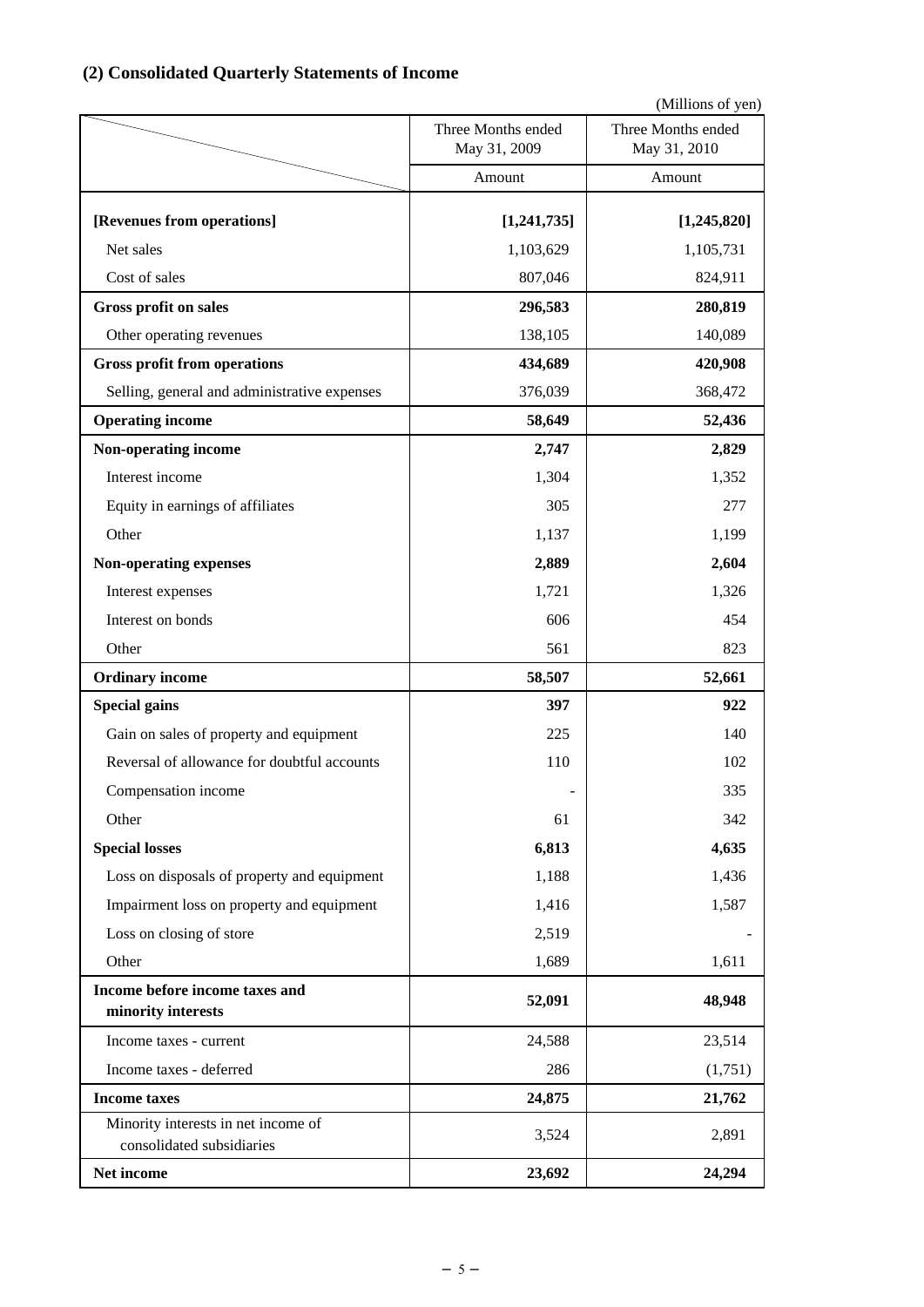## (Millions of yen) **Cash flows from operating activities:** Income before income taxes and minority interests 52,091 52,091 48,948 Depreciation and amortization 31,250 Impairment loss on property and equipment 1,587 1,416 1,587 Interest income  $(1.364)$  (1.352) Interest expenses and interest on bonds 2,328 1,780 Equity in losses (earnings) of affiliates (305) (305) (277) Gain on sales of property and equipment  $(140)$  (140) Loss on disposals of property and equipment 1,188 1,436 Decrease (increase) in notes and accounts receivable, trade (20,172) (17,648) Decrease (increase) in trade accounts receivable - financial services 339 1,009 Decrease (increase) in inventories (1,341) 743 Increase (decrease) in notes and accounts payable, trade 31,313 31,313 27,764 Increase (decrease) in deposits received 79,191 28,792 Proceeds from loans in banking business (10,000) (11,700) (11,700) Net increase (decrease) in deposits received in banking business (2,552) (2,552) (2,709) Net decrease (increase) in call loan in banking business 10,000 (4,000) (4,000) Net increase (decrease) in call money in banking business 10,900 (16,500) Net change in ATM-related temporary accounts and the change of the change in ATM-related temporary accounts Other 18,148 Sub-total 190,811 177,129 Interest and dividends received  $1.271$   $748$ Interest paid  $(2,414)$   $(1,557)$ Income taxes paid  $(51,915)$  (45,553) Net cash provided by operating activities 137,752 130,765 **Cash flows from investing activities:** Acquisition of property and equipment (41,736) (34,033) Proceeds from sales of property and equipment 16,139 812 Acquisition of intangible assets  $(2,827)$   $(3,971)$ Payment for purchase of investments in securities (84,220) (82,985) Proceeds from sales and maturity of investments in securities 83,840 83,840 78,147 Payment of loans receivable (6,163) (90) Collection of loans receivable 143 226 Payment for long-term leasehold deposits (8,151) (3,403) Three Months ended May 31, 2010 Amount Three Months ended May 31, 2009 Amount

## **(3) Consolidated Quarterly Statements of Cash Flows**

Refund of long-term leasehold deposits 8,704 8,886 Proceeds from deposits from tenants 894 1,151 Refund of deposits from tenants  $(2,561)$   $(1,153)$ Payment for negotiable certificates of deposits  $(40,000)$ Proceeds from withdrawal of time deposits and the set of the set of time deposits and the set of time deposits of the set of time deposits of the set of time deposits of the set of time deposits of the set of the set of th Other  $(13,624)$   $(3,983)$ **Net cash used in investing activities (49,562) (68,690)**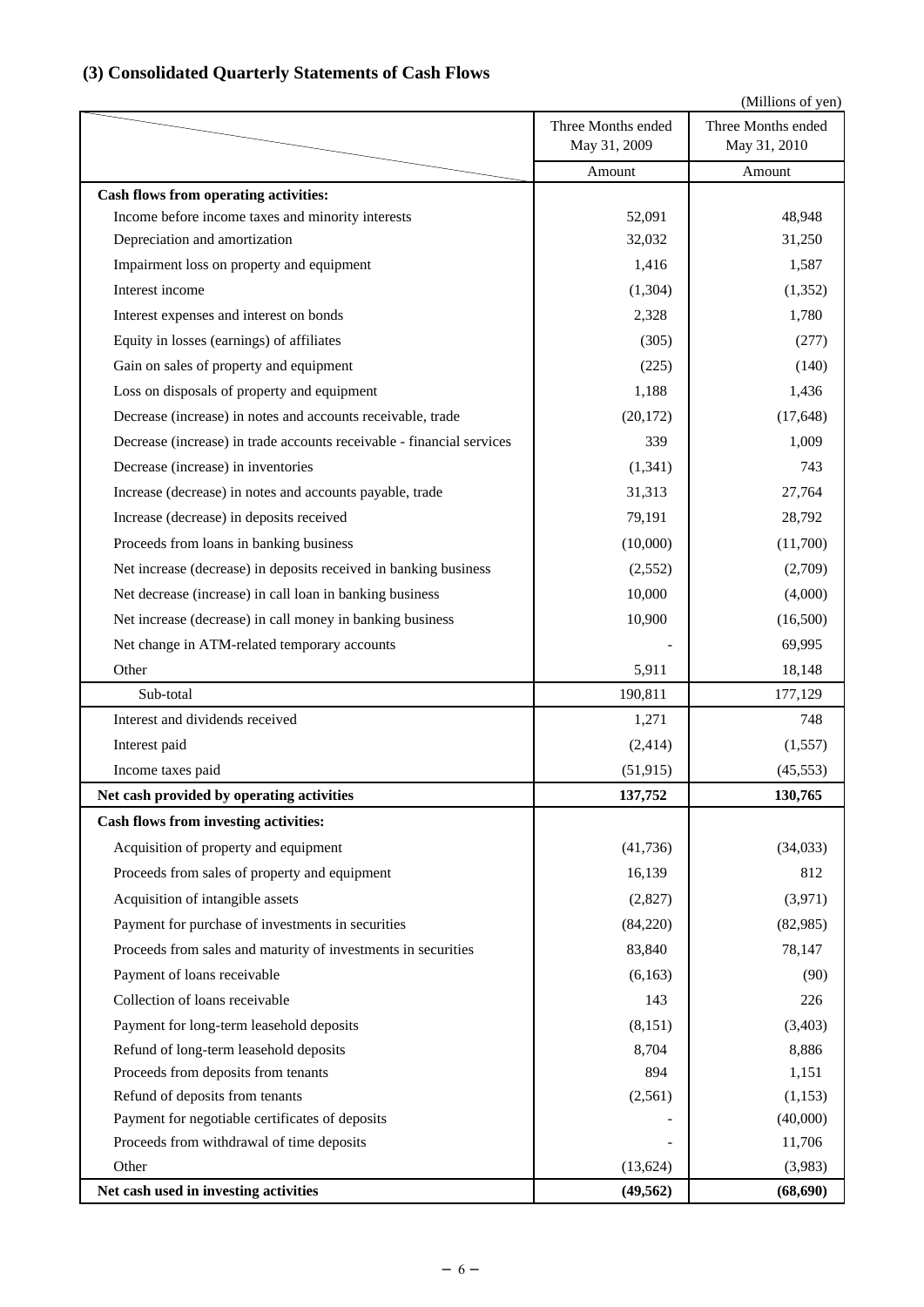|                                                              |                                    | (Millions of yen)                  |
|--------------------------------------------------------------|------------------------------------|------------------------------------|
|                                                              | Three Months ended<br>May 31, 2009 | Three Months ended<br>May 31, 2010 |
|                                                              | Amount                             | Amount                             |
| <b>Cash flows from financing activities:</b>                 |                                    |                                    |
| Net increase (decrease) in short-term loans                  | 1,400                              | (8,000)                            |
| Proceeds from long-term loans                                | 16,000                             | 13,300                             |
| Repayment of long-term loans                                 | (17,969)                           | (12, 335)                          |
| Proceeds from commercial paper                               | 65,189                             | 98,750                             |
| Payment for redemption of commercial paper                   | (57,061)                           | (91,315)                           |
| Payment for redemption of bonds                              | (327)                              | (20, 285)                          |
| Dividends paid                                               | (25,322)                           | (24, 504)                          |
| Payment for acquisition of treasury stock                    |                                    | (47,276)                           |
| Other                                                        | (2,026)                            | (2,619)                            |
| Net cash provided by (used in) financing activities          | (20, 117)                          | (94, 286)                          |
| Effect of exchange rate changes on cash and cash equivalents | 1,463                              | 920                                |
| Net increase (decrease) in cash and cash equivalents         | 69,535                             | (31,289)                           |
| Cash and cash equivalents at beginning of period             | 663,483                            | 717,320                            |
| Cash and cash equivalents at end of period                   | 733,019                            | 686,030                            |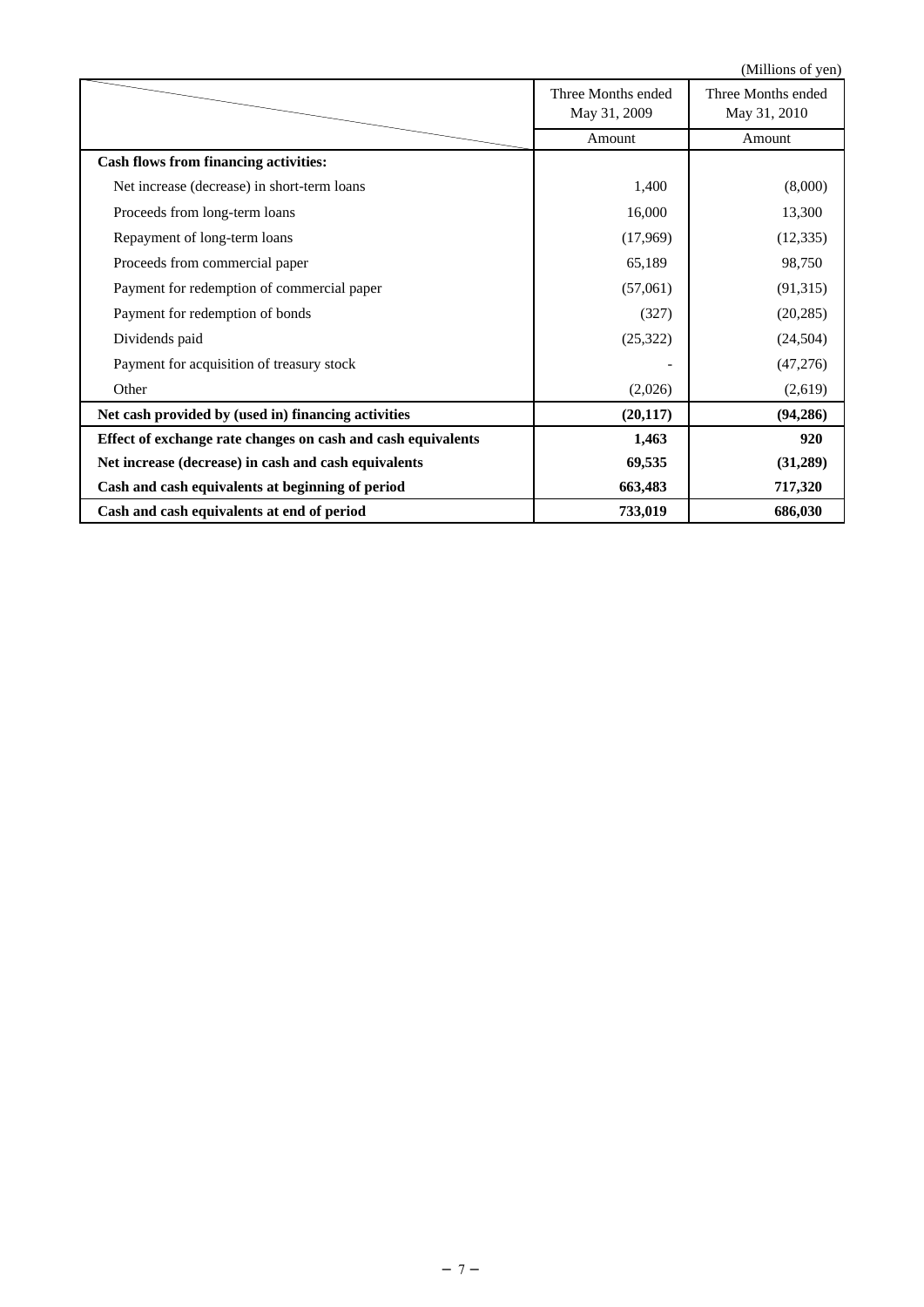#### **Changes in method of presentation**

(Consolidated Statements of Cash Flows)

- 1 "Net change in ATM-related temporary accounts" which was included in "Other" of Cash flows from operating activities for the fiscal year ended May 31, 2009 is separately presented due to the materiality. "Net change in ATM-related temporary accounts" included in "Other" of Cash flows from operating activities for the fiscal year ended May 31, 2009 was (17,059) million yen.
- 2 "Payment for negotiable certificates of deposits" and "Proceeds from withdrawal of time deposits" which were included in "Other" of Cash flows from investing activities for the fiscal year ended May 31, 2009 are separately presented due to the materiality. "Payment for negotiable certificates of deposits" and "Proceeds from withdrawal of time deposits" included in "Other" of Cash flows from investing activities for the fiscal year ended May 31, 2009 were (25,000) million yen and 975 million yen, respectively.

3 "Payment for acquisition of treasury stock" which was included in "Other" of Cash flows from financing activities for the fiscal year ended May 31, 2009 is separately presented due to the materiality. "Payment for acquisition of treasury stock" included in "Other" of Cash flows from financing activities for the fiscal year ended May 31, 2009 was (6) million yen.

#### **(4) Doubts on the Premises of Going Concern**

None

#### **(5) Segment Information**

#### **a. Business Segments**

#### **Three Months ended May 31, 2009 (From March 1, 2009 to May 31, 2009)** (Millions of yen)

|                                  | Convenience<br>store<br>operations | Superstore<br>operations | Department<br>store<br>operations | Food<br>services | Financial<br>services | Others |           | eliminations / Corporate | Total before Eliminations Consolidated<br>total |
|----------------------------------|------------------------------------|--------------------------|-----------------------------------|------------------|-----------------------|--------|-----------|--------------------------|-------------------------------------------------|
| Revenues and<br>operating income |                                    |                          |                                   |                  |                       |        |           |                          |                                                 |
| <b>Revenues</b>                  |                                    |                          |                                   |                  |                       |        |           |                          |                                                 |
| 1. Customers                     | 442,416                            | 521,799                  | 223,428                           | 22,912           | 25,032                | 6,145  | 1,241,735 |                          | 1,241,735                                       |
| 2. Intersegment                  | 165                                | 728                      | 62                                | 262              | 2,992                 | 2,031  | 6,243     | (6,243)                  |                                                 |
| <b>Total revenues</b>            | 442,581                            | 522,527                  | 223,491                           | 23,175           | 28,025                | 8,177  | 1,247,978 | (6,243)                  | 1,241,735                                       |
| <b>Operating expenses</b>        | 397,612                            | 517,170                  | 222,671                           | 23,631           | 20,299                | 8.005  | 1,189,390 | (6,305)                  | 1,183,085                                       |
| <b>Operating income (loss)</b>   | 44,969                             | 5,357                    | 819                               | (455)            | 7,725                 | 171    | 58,587    | 61                       | 58,649                                          |

### **Three Months ended May 31, 2010 (From March 1, 2010 to May 31, 2010)** (Millions of yen)

| THE C MORUS CRUCU MAY 91, 2010 (FTOM MATCH 1, 2010 to MAY 91, 2010) |                                    |                          |                                   |                  |                       |        |              |           | типнону от уент                                 |
|---------------------------------------------------------------------|------------------------------------|--------------------------|-----------------------------------|------------------|-----------------------|--------|--------------|-----------|-------------------------------------------------|
|                                                                     | Convenience<br>store<br>operations | Superstore<br>operations | Department<br>store<br>operations | Food<br>services | Financial<br>services | Others | eliminations | Corporate | Total before Eliminations Consolidated<br>total |
| Revenues and                                                        |                                    |                          |                                   |                  |                       |        |              |           |                                                 |
| operating income                                                    |                                    |                          |                                   |                  |                       |        |              |           |                                                 |
| <b>Revenues</b>                                                     |                                    |                          |                                   |                  |                       |        |              |           |                                                 |
| 1. Customers                                                        | 481,262                            | 492,367                  | 221,579                           | 20,268           | 24,361                | 5,979  | 1,245,820    |           | 1,245,820                                       |
| 2. Intersegment                                                     | 150                                | 1,830                    | 125                               | 239              | 3,394                 | 1.943  | 7,684        | (7,684)   |                                                 |
| <b>Total revenues</b>                                               | 481,412                            | 494.198                  | 221,705                           | 20,508           | 27,756                | 7.923  | 1,253,504    | (7,684)   | 1,245,820                                       |
| <b>Operating expenses</b>                                           | 440,821                            | 489,653                  | 221,565                           | 20,569           | 20,172                | 8.178  | 1,200,961    | (7,577)   | 1,193,383                                       |
| <b>Operating income (loss)</b>                                      | 40,591                             | 4,545                    | 139                               | (61)             | 7.584                 | (255)  | 52,543       | (107)     | 52,436                                          |

Notes:

1. The classification of business segments is made by the type of products and services and the type of sales.

2. Major businesses in each segment are as follows:

|               | Convenience store operations ------- Convenience store business operated by corporate stores and franchised stores under the name |
|---------------|-----------------------------------------------------------------------------------------------------------------------------------|
|               | of "7-Eleven".                                                                                                                    |
|               | Superstore operations ----------------- Superstores, supermarkets and specialty shops and others                                  |
|               | Department store operations -------- Sogo & Seibu Co., Ltd. and other companies included in the department store business         |
| Food services | -------------------------- Restaurant operations, meal provision service business (company cafeteria, hospital, school) and       |
|               | fast food operations.                                                                                                             |
|               |                                                                                                                                   |
| Others        |                                                                                                                                   |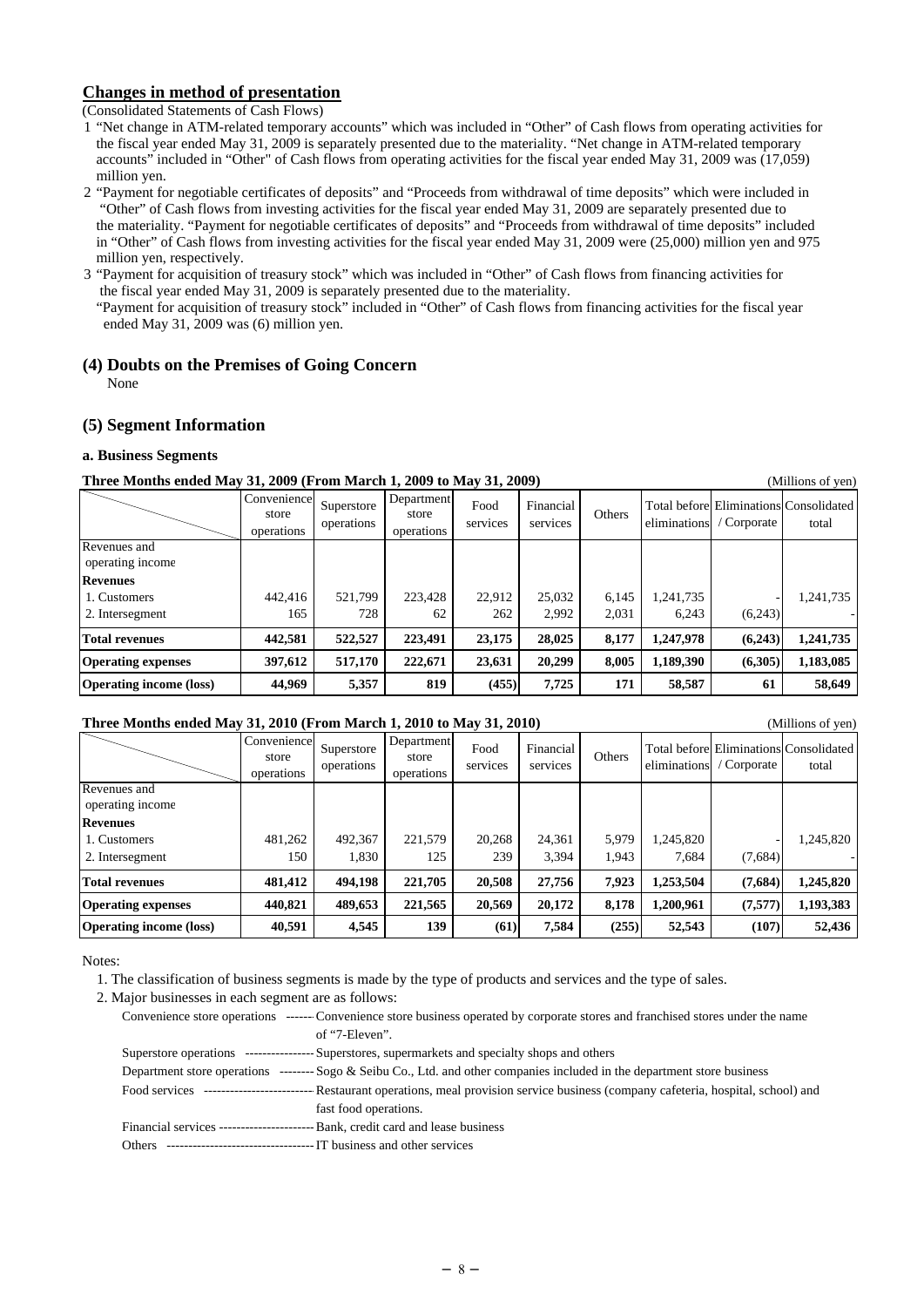#### **b. Geographic area segments**

| Three Months ended May 31, 2009 (From March 1, 2009 to May 31, 2009) |         |                  |        |                              |              | (Millions of yen)     |
|----------------------------------------------------------------------|---------|------------------|--------|------------------------------|--------------|-----------------------|
|                                                                      | Japan   | North<br>America | Others | Total before<br>eliminations | Eliminations | Consolidated<br>total |
| Revenues and<br>operating income                                     |         |                  |        |                              |              |                       |
| <b>Revenues</b>                                                      |         |                  |        |                              |              |                       |
| 1. Customers                                                         | 912,249 | 308,195          | 21,290 | 1,241,735                    |              | 1,241,735             |
| 2. Intersegment                                                      | 100     | 661              |        | 762                          | (762)        |                       |
| <b>Total revenues</b>                                                | 912,350 | 308,856          | 21,290 | 1,242,497                    | (762)        | 1,241,735             |
| <b>Operating expenses</b>                                            | 857,228 | 306.364          | 20,272 | 1,183,865                    | (780)        | 1,183,085             |
| <b>Operating income</b>                                              | 55,121  | 2,492            | 1,017  | 58,631                       | 18           | 58,649                |

#### **Three Months ended May 31, 2010 (From March 1, 2010 to May 31, 2010)** (Millions of yen)

|                                                    | Japan          | North<br>America | Others | Total before<br>eliminations | Eliminations | Consolidated<br>total |
|----------------------------------------------------|----------------|------------------|--------|------------------------------|--------------|-----------------------|
| Revenues and<br>operating income                   |                |                  |        |                              |              |                       |
| <b>Revenues</b><br>1. Customers<br>2. Intersegment | 872,857<br>116 | 348,516<br>660   | 24.446 | 1,245,820<br>776             | (776)        | 1,245,820             |
| <b>Total revenues</b>                              | 872,973        | 349,177          | 24,446 | 1,246,596                    | (776)        | 1,245,820             |
| <b>Operating expenses</b>                          | 822,738        | 347,658          | 23,777 | 1,194,175                    | (792)        | 1,193,383             |
| <b>Operating income</b>                            | 50,234         | 1,518            | 668    | 52,421                       | 15           | 52,436                |

Notes:

1. The classification of geographic area segments is made according to geographical distances.

2. "Others" consists of the business results in the People's Republic of China ("P.R.C.") .